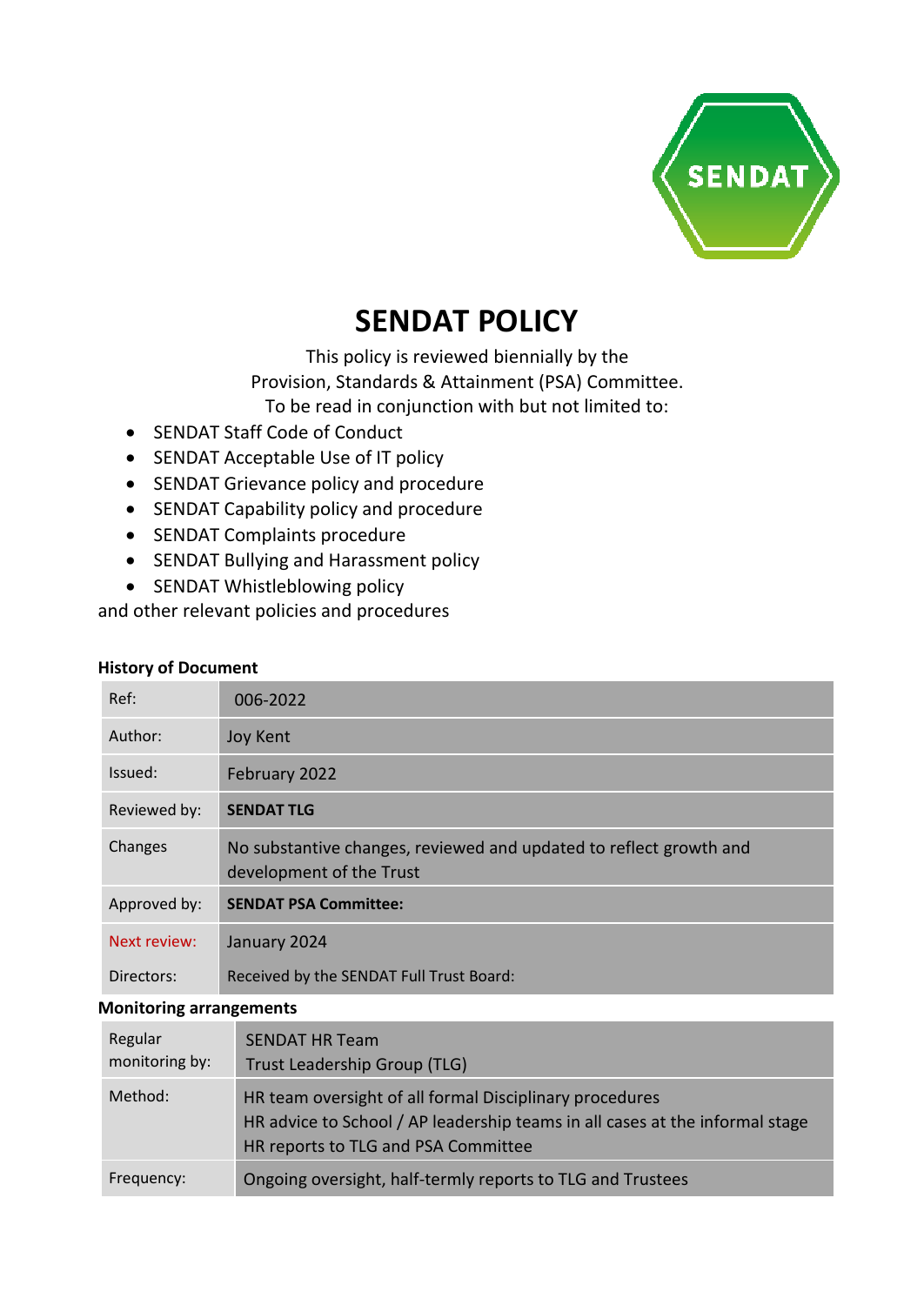

#### **CONTENTS**

| Item           |                            | Page |
|----------------|----------------------------|------|
|                | <b>Statement of Intent</b> | 2    |
| $\overline{2}$ | Legislation and Guidance   | 3    |
| 3              | Definitions                | 3    |
| 4              | Disciplinary procedure     | 3    |
| 5              | Record keeping             | 7    |
| 6              | Monitoring                 | 7    |
| 7              | Links with other policies  | 7    |
| Appendix 1     | Potential misconduct       | 8    |
| Appendix 2     | Procedure for a Hearing    | 13   |
| Appendix 3     | Workload impact assessment | 15   |

# **SENDAT Staff Disciplinary Policy and Procedure**

# **1. STATEMENT OF INTENT**

- 1.1 SENDAT is a Multi Academy Trust specialising in the care and education of young people with Special Educational Needs and Disabilities. This policy should be considered in the light of this context and the complexity of need that is accommodated within the Trust and its constituent Schools / Alternative Provisions (APs).
- 1.2 This policy aims to:
	- Help and encourage all employees to achieve and maintain satisfactory standards of conduct
	- Set out the procedures for when an employee's conduct falls below the expected standard
	- Ensure that all employees are treated fairly and consistently when a disciplinary issue is being dealt with
- 13. The SENDAT Board of Directors recognises the entitlement of a work/life balance for all staff colleagues as established in their terms and conditions of working. Consequently, this policy has been workload impact assessed (see Appendix ) and SENDAT Schools/APs will organise all activities relating to this policy within normal working hours.
- 1.4 The SENDAT Board of Directors is committed to ensuring that this policy is applied in a way that is fair and non-discriminatory.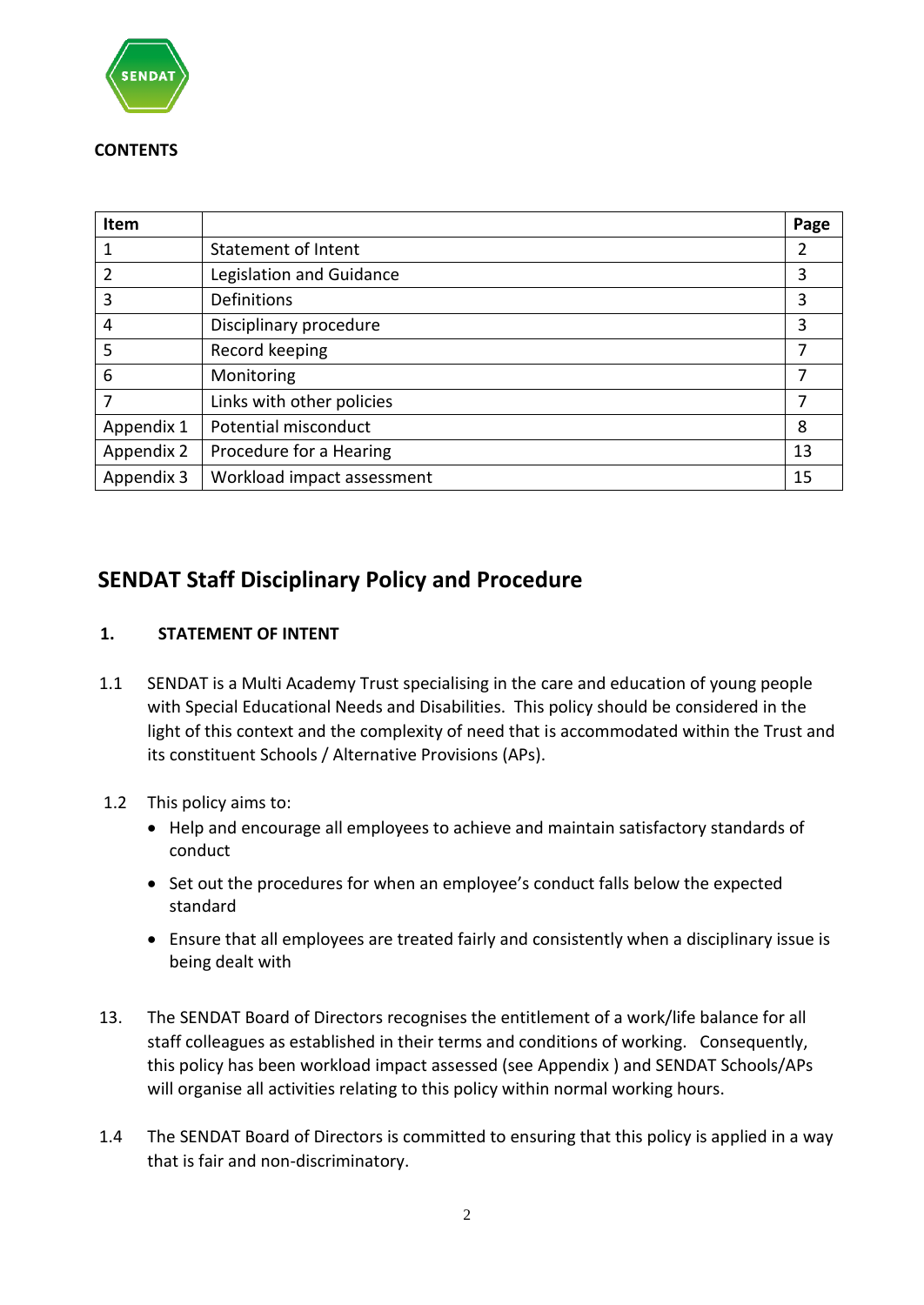

# **2. LEGISLATION AND GUIDANCE**

- 2.1 We are required to set out our disciplinary procedures under general employment law. These procedures also comply with our funding agreement and articles of association.
- 2.2 All SENDAT Staff policies and procedures may be accessed in SharePoint: [https://priorysuffolksch.sharepoint.com/sites/SENDATEMPLOYEEINFORMATIONHUB/Shar](https://priorysuffolksch.sharepoint.com/sites/SENDATEMPLOYEEINFORMATIONHUB/Shared%20Documents/Forms/AllItems.aspx?id=%2Fsites%2FSENDATEMPLOYEEINFORMATIONHUB%2FShared%20Documents%2F01%20HR%20Finance%20S%26P%20H%26S%20policies%20%2D%20staff%20shared&viewid=af03f71c%2D986a%2D42dd%2D86fe%2Dc63e92929d9b) [ed%20Documents/Forms/AllItems.aspx?id=%2Fsites%2FSENDATEMPLOYEEINFORMATION](https://priorysuffolksch.sharepoint.com/sites/SENDATEMPLOYEEINFORMATIONHUB/Shared%20Documents/Forms/AllItems.aspx?id=%2Fsites%2FSENDATEMPLOYEEINFORMATIONHUB%2FShared%20Documents%2F01%20HR%20Finance%20S%26P%20H%26S%20policies%20%2D%20staff%20shared&viewid=af03f71c%2D986a%2D42dd%2D86fe%2Dc63e92929d9b) [HUB%2FShared%20Documents%2F01%20HR%20Finance%20S%26P%20H%26S%20policies](https://priorysuffolksch.sharepoint.com/sites/SENDATEMPLOYEEINFORMATIONHUB/Shared%20Documents/Forms/AllItems.aspx?id=%2Fsites%2FSENDATEMPLOYEEINFORMATIONHUB%2FShared%20Documents%2F01%20HR%20Finance%20S%26P%20H%26S%20policies%20%2D%20staff%20shared&viewid=af03f71c%2D986a%2D42dd%2D86fe%2Dc63e92929d9b) [%20%2D%20staff%20shared&viewid=af03f71c%2D986a%2D42dd%2D86fe%2Dc63e92929](https://priorysuffolksch.sharepoint.com/sites/SENDATEMPLOYEEINFORMATIONHUB/Shared%20Documents/Forms/AllItems.aspx?id=%2Fsites%2FSENDATEMPLOYEEINFORMATIONHUB%2FShared%20Documents%2F01%20HR%20Finance%20S%26P%20H%26S%20policies%20%2D%20staff%20shared&viewid=af03f71c%2D986a%2D42dd%2D86fe%2Dc63e92929d9b) [d9b](https://priorysuffolksch.sharepoint.com/sites/SENDATEMPLOYEEINFORMATIONHUB/Shared%20Documents/Forms/AllItems.aspx?id=%2Fsites%2FSENDATEMPLOYEEINFORMATIONHUB%2FShared%20Documents%2F01%20HR%20Finance%20S%26P%20H%26S%20policies%20%2D%20staff%20shared&viewid=af03f71c%2D986a%2D42dd%2D86fe%2Dc63e92929d9b)

Paper copies of all SENDAT policies and procedures are available upon request to the HR team:

Email: [hr@sendat.academy](mailto:hr@sendat.academy)

#### **3. DEFINITIONS**

- **3.1 A disciplinary issue** will arise when a staff member has not behaved to the standard expected of them
- 3.2 Appendix 1 sets out a non-exhaustive list of examples of what we define as **misconduct and gross misconduct.** For the purpose of this policy, misconduct does not cover staff capability or poor performance issues. These are addressed in our Staff Capability policy and procedure.

#### **4. DISCIPLINARY PROCEDURES**

- 4.1 Minor disciplinary issues will be dealt with informally at first, and will be escalated only where:
	- There has been no resolution
	- The issue is more serious
	- There are repeated or multiple instances of misconduct
	- There is suspected gross misconduct
- 4.2 When dealing with an issue informally, the employee's line manager will organise a brief meeting with the employee and set out the concerns. They will remind the employee of the expected standard of behaviour and consider what support is needed to help them improve. Notes will be taken and forwarded to the SENDAT HR team for retention on the individual's confidential HR file, for reference purposes only. These notes will not constitute a formal disciplinary sanction of any description.
- 4.4 If the issue cannot be dealt with informally, formal procedures will begin. The employee will be notified of this in a face-to-face meeting with their line manager to be held in person or over video conferencing if necessary. This will be followed up in writing.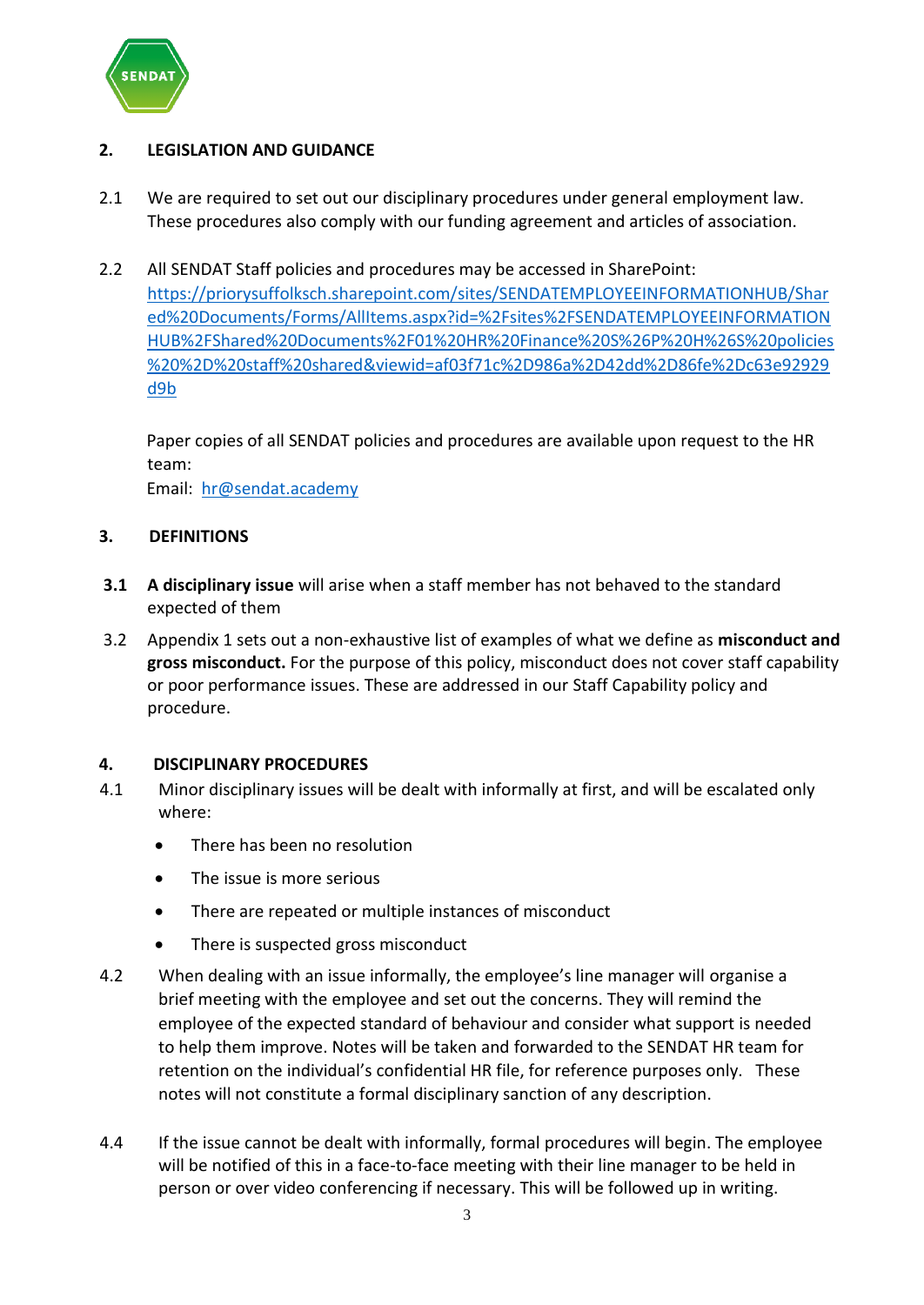

### **Suspension**

- 4.6 In some circumstances it will be appropriate to suspend a member of staff temporarily, for example, where there is suspected gross misconduct. This in itself does not amount to guilt or constitute disciplinary action.
- 4.7 Where this is necessary:
	- I. The Headteacher / Head of School/AP must authorise the suspension. If it is the Headteacher / Head of School/AP who is the subject of the disciplinary procedure, the CEO must authorise the suspension
	- II. The staff member will be informed of the suspension in a face-to-face meeting, held in person or over video conferencing if necessary, followed by a notification in writing within five working days
	- III. The employee will be permitted to be accompanied to the meeting by either a work colleague or trade union representative
	- IV. The staff member will be suspended on full pay

#### **Investigation**

- 4.8 An independent investigating officer will be appointed who will normally be a member of the School/AP leadership team, or a member of the SENDAT TLG.
- 4.9 Before a disciplinary hearing takes place, the investigating officer will gather the facts of the case and evidence. The investigating officer will, if necessary, hold investigatory meetings (in person or over video conferencing).
- 4.10 The employee will be informed of the outcome of the investigation in writing.

#### **Investigation outcome**

- 4.13 If the investigating officer determines that the matter should move forward to a formal disciplinary hearing. This may be conducted by;
	- The Headteacher / Head of School/AP **or**
	- A fellow member of the SENDAT TLG **or**
	- A SENDAT Trustee or
	- A panel consisting of three of the above
- 4.12 The person conducting the hearing must be separate from the investigating officer.
- 4.13 Any formal disciplinary hearing will be attended by a member of the SENDAT HR team whose role will be to oversee the procedure and act as Clerk.

#### **Notification**

- 4.14 If it is decided that there is a disciplinary case to answer, the employee will receive a written notification 5 working days before the hearing. The meeting could be sooner if it is agreed by both parties. The notification will include:
	- Details of the alleged misconduct and its possible consequences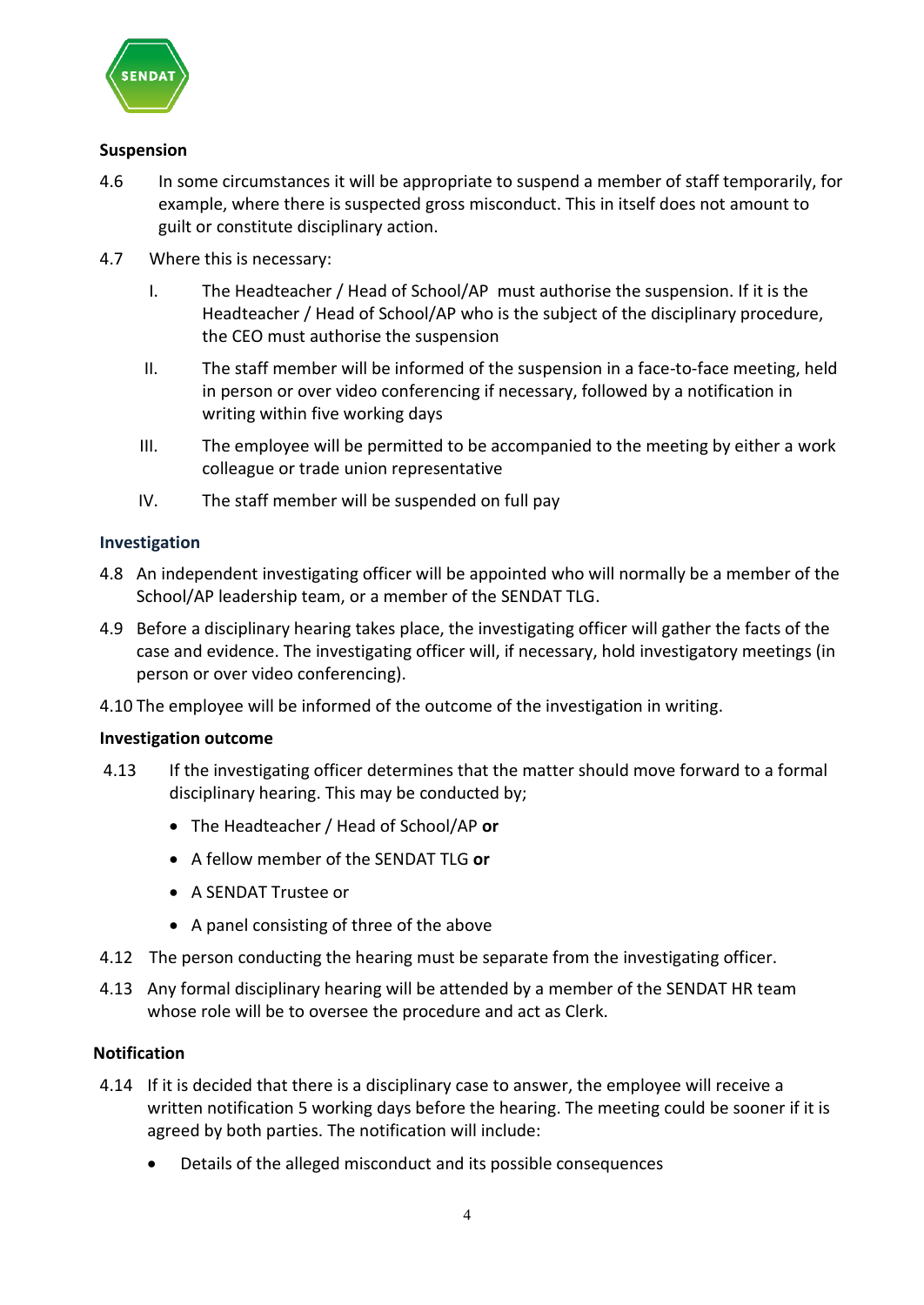

- Copies of any written evidence, including witness statements
- The time, date and location of the disciplinary meeting (including the details if the meeting is to be held over video conferencing, if relevant)
- A statement that the employee has the right to be accompanied by a work colleague or a trade union representative
- Notification that the employer intends to call witnesses (if relevant)
- If the employee intends to call a witness, they should notify the employer.

#### **Disciplinary hearing**

- 4.15 Before the hearing, the employee will receive a copy of all evidence that will be relied upon during the procedure.
- 4.16 At the hearing, the person conducting the hearing will explain the case against the employee and go through the evidence that has been gathered. The person may choose to have the investigating officer present the management's case.
- 4.17 The employee will be allowed to set out their case and answer any allegations that have been made. The employee will also be given a reasonable opportunity to ask questions, present evidence and call relevant witnesses. They will also be given an opportunity to raise points about any information provided by witnesses.
- 4.18 Employees have a statutory right to be accompanied at a meeting that may result in a formal warning being issued, disciplinary action being taken, or the confirmation of either of these.
- 4.19 The employee has the right to be accompanied by a work colleague or a trade union representative. Employees must make the request in advance of the meeting, to allow the School/AP or central Trust line manager to prepare and to ensure the employer knows who the companion will be.
- 4.20 If an employee's chosen companion will not be available to meet at the proposed time, the hearing will be postponed to a time proposed by the employee, as long as the alternative time is reasonable and not more than 5 working days after the original date.
- 4.21 The companion can address the hearing to put and sum up the employee's case, respond on behalf of the employee to any views expressed at the hearing and confer with the employee during the hearing. The companion does not, however, have the right to answer questions on the employee's behalf, address the hearing if the employee does not wish it or prevent the employer from explaining their case.

#### **Taking appropriate action**

4.22 The hearing will be adjourned and a decision about whether further disciplinary action is necessary will be taken. If it is not possible to make a decision within a reasonable time on the day of the hearing (for example, if additional matters have come to light which require further investigation), the employee will be informed of the decision in writing, normally within 5working days. This period may be extended if necessary to allow time for an adequate investigation, but will not be prolonged unnecessarily.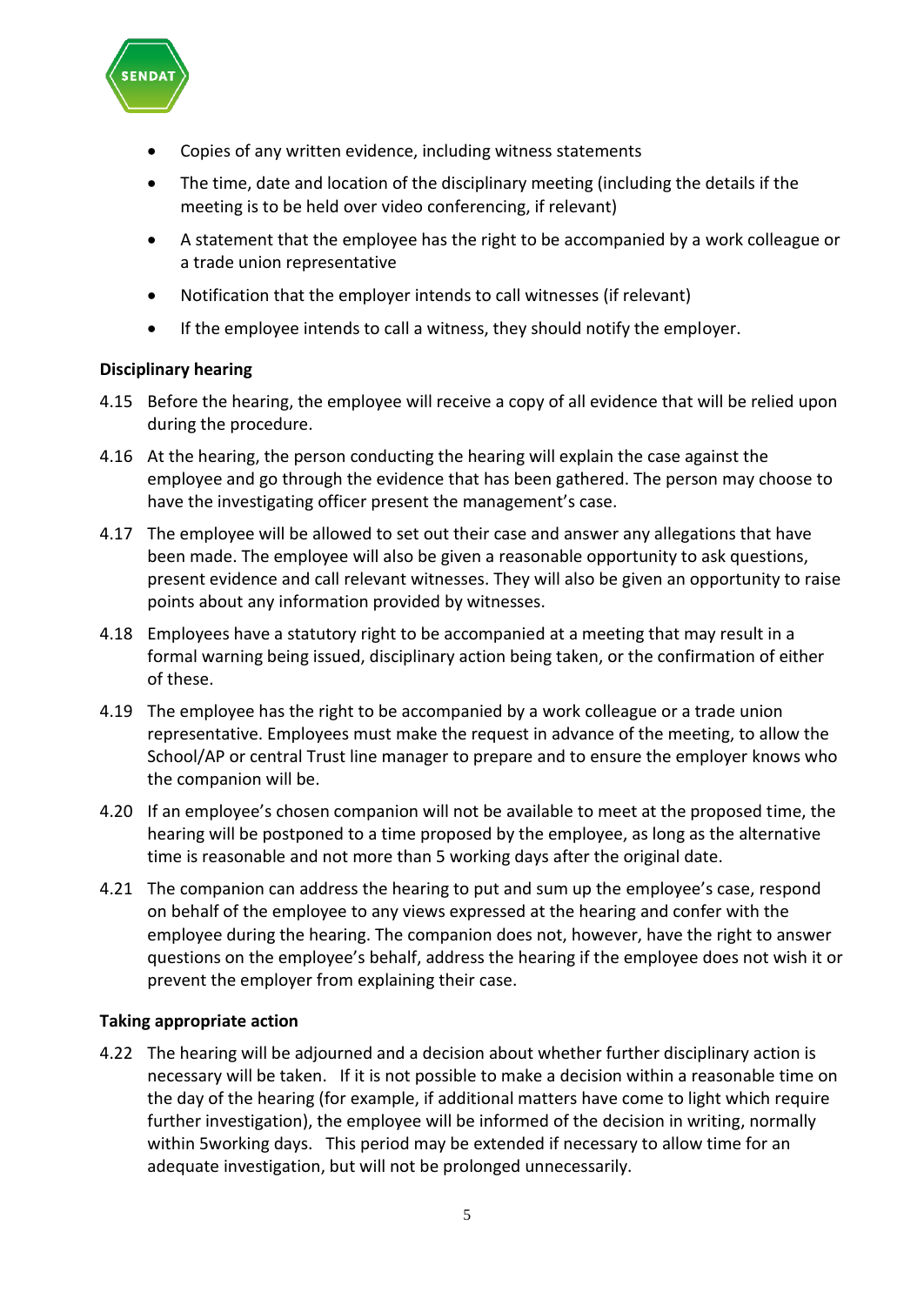

- 4.23 Actions taken may be:
	- **A verbal or informal warning** where it is decided that the action was not serious enough to warrant a formal written warning. This may be accompanied by a notification that arrangements will be put in place to improve the staff members' behaviour, such as a training course or occupational health support
	- **A first written warning** for a first instance of misconduct. A further instance may result in a final written warning. A first written warning will remain on the employee's personnel file for 12 months. The written warning will explain that a further instance of misconduct or no change in behaviour within a given timeframe will result in a final warning
	- **A final written warning** where the employee has already received a first warning, or where the employee's misconduct was sufficiently serious. A further instance may result in demotion or dismissal
	- **Dismissal** where there has been gross misconduct or a final written warning has already been given
- 4.24 The Trust will refer a case of teacher gross misconduct to the National College for Teaching and Leadership (National College) if there is a reasonable belief that the case is so severe that the National College should consider whether the teacher should be prevented from teaching. The Trust will also refer cases to other relevant authorities where appropriate.

#### **Dismissal**

- 4.25 Once the decision to dismiss has been taken, the individual who has conducted the disciplinary hearing will dismiss the staff member with notice i.e.
	- The Headteacher / Head of School/AP **or**
	- A fellow member of the SENDAT TLG **or**
	- A SENDAT Trustee or
	- The Chair of a panel consisting of three of the above
- 4.26 Formal notice of the dismissal will be confirmed, in writing, within 5 working days. The formal notice of dismissal will include information about the appeals process.

#### **Appeals process**

- 4.27 The employee has the right to appeal any sanction. Appeals must be made in writing within 10 working days of the decision, setting out at the same time the grounds for appeal.
- 4.28 A disciplinary appeals officer/panel will be appointed.
- 4.29 The appeal will be dealt with impartially and by Senior Leaders or Trustees who have not previously been involved in the case.
- 4.30 The appeal hearing will be attended by a member of the SENDAT HR team whose role will be to oversee the procedure and act as Clerk.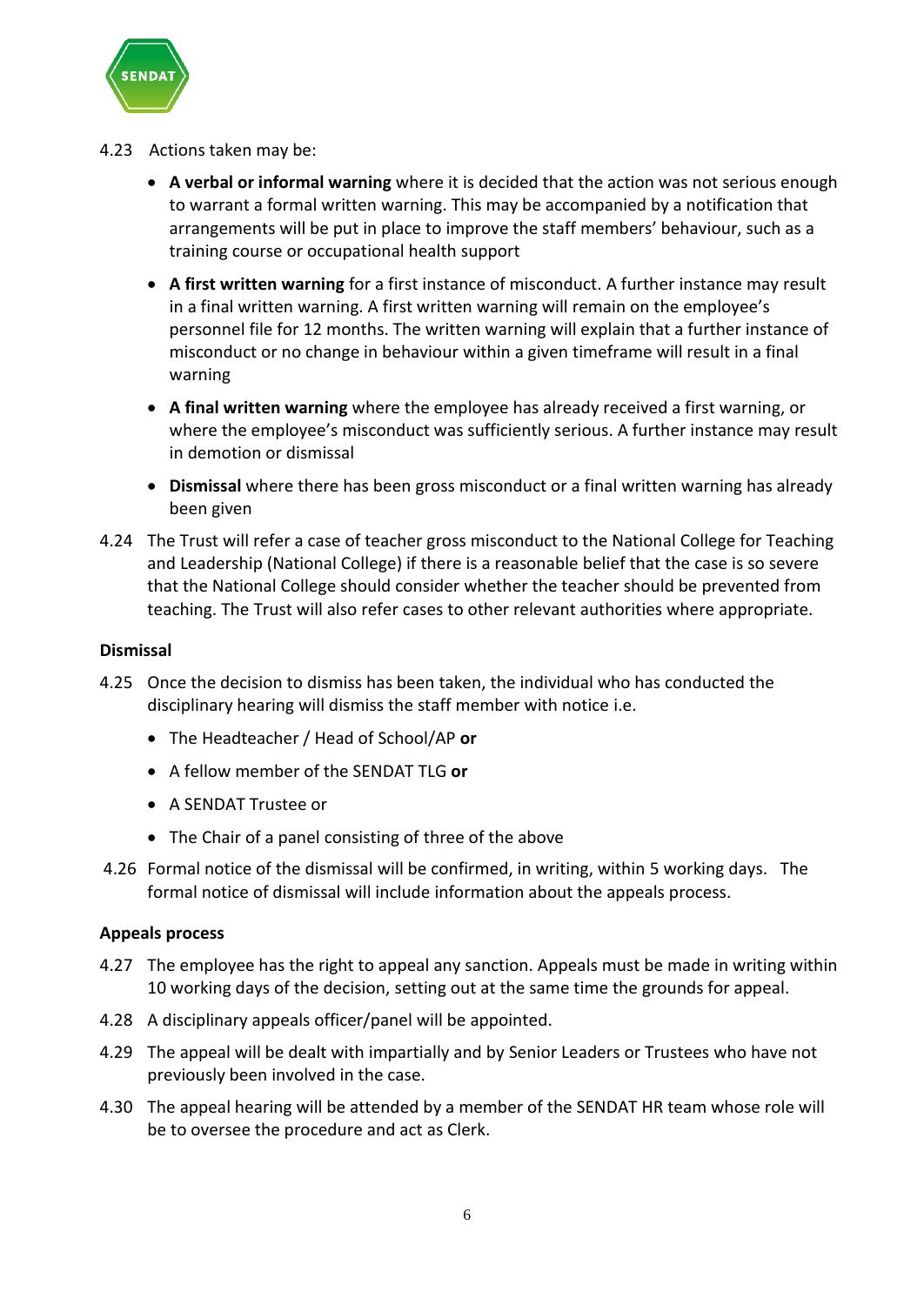

- 4.31 Appeals will be heard without unreasonable delay and at an agreed time and place (in person, or over video conferencing if relevant). Employees' statutory right to be accompanied by a companion will apply as with formal disciplinary hearings.
- 4.32 The employee will be informed in writing of the results of the appeal hearing within 3 working days.

#### **Special cases**

- 4.33 If the employee involved in a disciplinary procedure is also the trade union representative, SENDAT will notify the union and discuss the matter with an official employed by the union before action is taken, after obtaining the employee's agreement. The procedure will continue as normal.
- 4.34 If the employee who is subject to disciplinary procedures raises a grievance about the disciplinary allegations or the procedure itself, the grievance procedure will run concurrently.
- 4.35 If the employee who is subject to disciplinary procedures raises a grievance about something unrelated to the disciplinary, consideration will be given to pausing the disciplinary while the grievance is addressed.

#### **5. RECORD KEEPING**

- 5.1 Minutes will be kept of all interviews and meetings. Where possible, these will be confirmed as an accurate reflection of what was discussed during the meeting.
- 5.2 Records of all materials relating to the disciplinary process will be kept securely, only for as long as necessary and in line with data protection law, SENDAT privacy notices and the SENDAT records management policy/record retention schedule.
- 5.3 If disciplinary action is taken, a record of this will be added to the employee's confidential HR file.
- 5.4 SENDAT will disclose any proven disciplinary offences by a staff member if a reference is requested by a future employer.

#### **6. MONITORING ARRANGEMENTS**

- 6.1 This policy will be reviewed every 3 years, but can be revised as needed.
- 6.2 This policy will be approved by the SENDAT Provision, Standards and Attainment (PSA) committee of the SENDAT Board of Trustees

#### **7. LINKS WITH OTHER POLICIES**

- 7.1 This policy links with our policies on:
	- SENDAT Staff Code of Conduct
	- SENDAT Acceptable Use of IT policy
	- SENDAT Grievance policy and procedure
	- SENDAT Capability policy and procedure
	- SENDAT Complaints procedure
	- SENDAT Bullying and Harassment policy
	- SENDAT Whistleblowing policy

and other relevant policies and procedures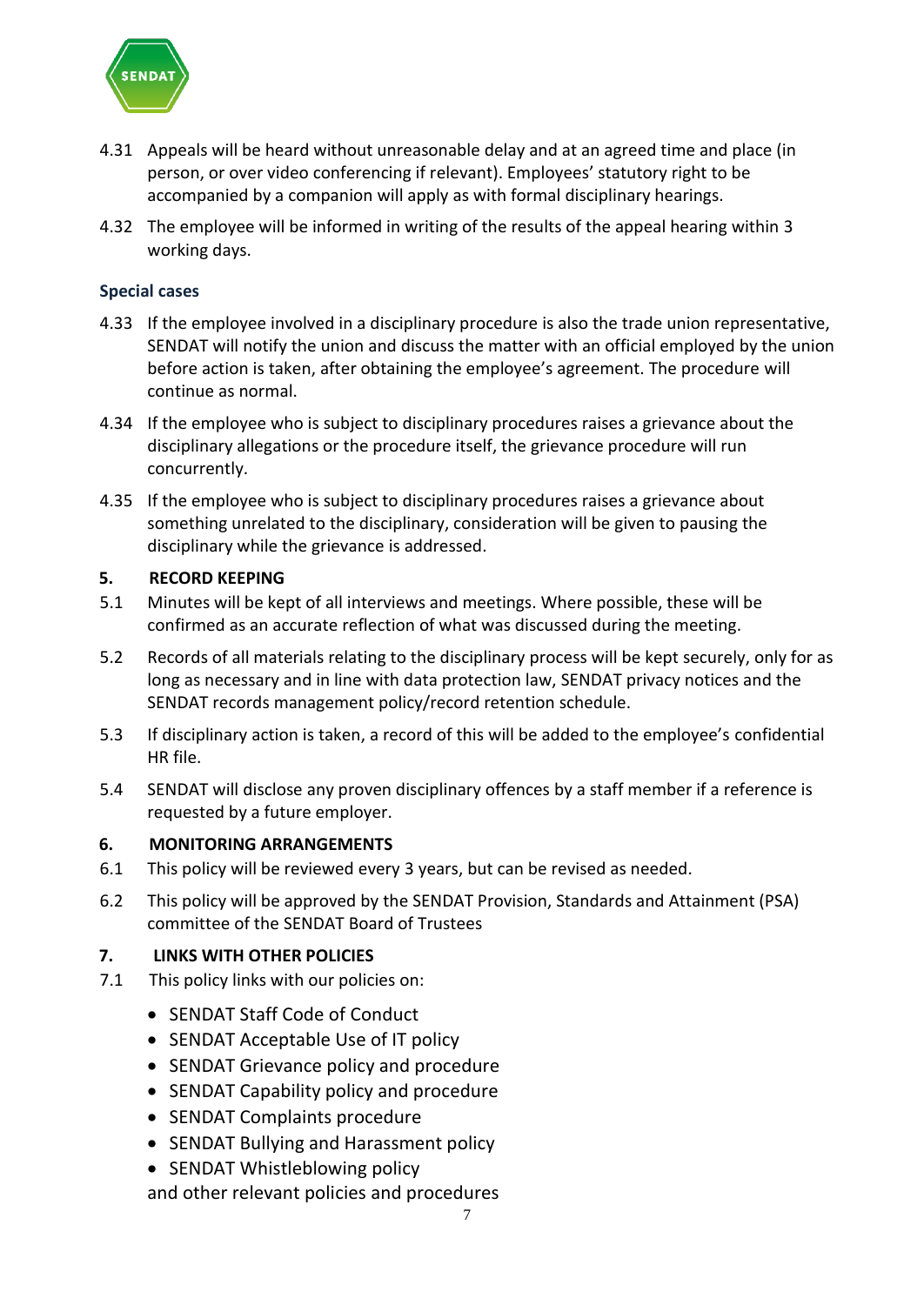

### **APPENDIX 1**

# **1 Potential Misconduct**

It is not possible to specify all forms of behaviour that will result in disciplinary action. Each case must be judged in the light of the circumstances and context surrounding it. Varying circumstances may well allow different disciplinary actions or no disciplinary action at all to be taken for what are similar offences

The following examples give an indication of the SENDAT position as to the types of behaviour which constitute misconduct. The examples are not exhaustive and omissions from the list are not in themselves grounds for appeal. There is some overlap between the examples below and those listed in section 2 (examples of Gross Misconduct). This allows for appropriate consideration of the seriousness of the alleged misconduct/gross misconduct. The appearance or absence of an example in one schedule or the other should not substitute proper consideration of circumstances surrounding each case, or be in itself grounds for appeal.

Employees should, so far as is reasonably practicable, be familiar with the working rules and procedures relating to their own Trust/department and their particular area of work. These rules may be in the form of codes of practice, SENDAT policies and procedures, induction material, manuals, posters, notices and periodic memoranda and failure to have due regard to these may be grounds for disciplinary action in relation to general misconduct or professional negligence.

# **Examples of potential Misconduct**

**(a)** Professional negligence, misconduct, omission or, in certain situations failure in performance to a reasonable and acceptable standard;

Examples include: breaches of safeguarding procedures; failure to report or properly comply with SENDAT procedures for reporting allegations of abuse; failure to observe proper professional boundaries in staff-pupil relationships; failure to exercise reasonable care for the safety and welfare of oneself, other employees, students, Directors, members of the public or others on Trust premises; actions causing loss, damage or injury through negligence; failure to use public funds in a proper and lawful way or observe basic 'value for money' tests;

**(b)** Failure to observe Trust/department rules and procedures or those relating to the employee's area of work;

Examples include: those relating to time-keeping, attendance, signing in/out, proper reporting of sickness absence, smoking;

**(c)** Persistent lateness or absence;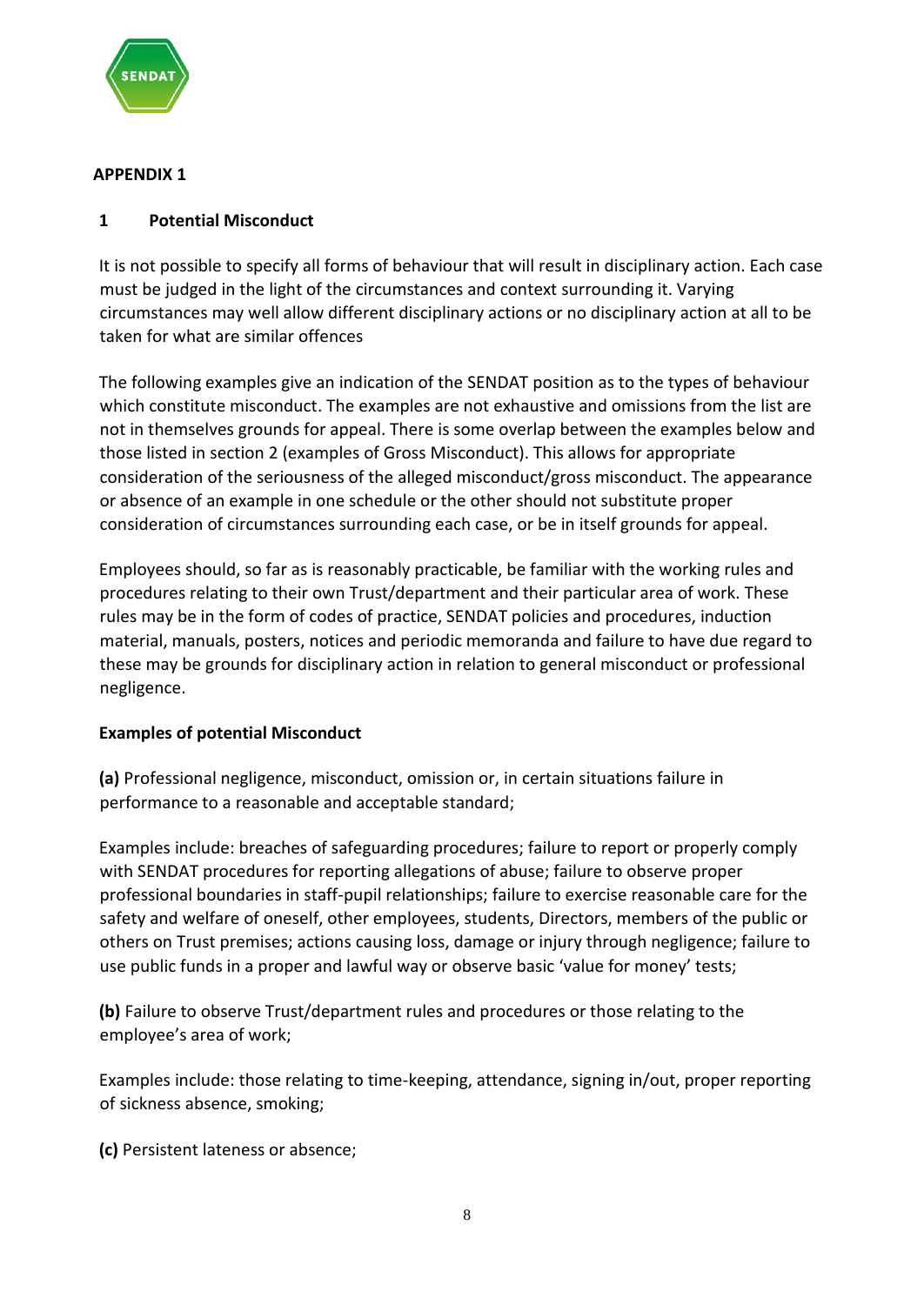

# **(d)** General misconduct;

Examples include rudeness, insolence, drunken or aggressive behaviour, use of foul or abusive language, sexist, racist or other offensive behaviour;

**(e)** Expressing personal beliefs in ways which exploit students' vulnerability or might lead them to break the law;

**(f)** Cases of harassment or bullying, including cyber bullying;

**(g)** Cases of discrimination, harassment or victimisation contrary to the law and/or SENDAT's equalities policies, including giving instructions or bringing pressure to bear on others to do so or malicious complaints against or victimisation of employees using Trust procedures e.g. harassment, disclosure of malpractice etc;

**(h)** A breach of health and safety rules, failure to observe health and safety policies and procedures, or endangering self or others;

**(i)** Misuse of Trust property or that belonging to others while in the course of work;

**(j)** Use of paid time or the Trust's materials or facilities for purposes unrelated to the job;

**(k)** Taking unauthorised leave;

**(l)** Insubordination, non-compliance, failure to obey a reasonable and lawful instruction or direction, or conduct intended to otherwise undermine;

**(m)** Bringing the Trust, service or profession into serious disrepute, including failure to observe reasonable standards of ethics and behaviour (or appropriate professional standards) within and outside work, or to have proper and professional regard for the ethos, policies and practices of the Trust. This might include information on social networking sites, particularly where this involves malicious, defamatory or abusive communication;

**(n)** Misuse of the internet or inappropriate use of electronic mail;

**(o)** Wrongful sharing of security passwords in connection with building security and computer systems;

**(p)** Unauthorised or inappropriate disclosure of confidential information, failure to observe data protection principles or the use of such information or official contacts for personal interest or gain;

**(q)** Misuse of SENDAT's name, equipment, materials or information, including copyright and other intellectual property rights;

**(r)** Failure to disclose an interest in SENDAT contracts;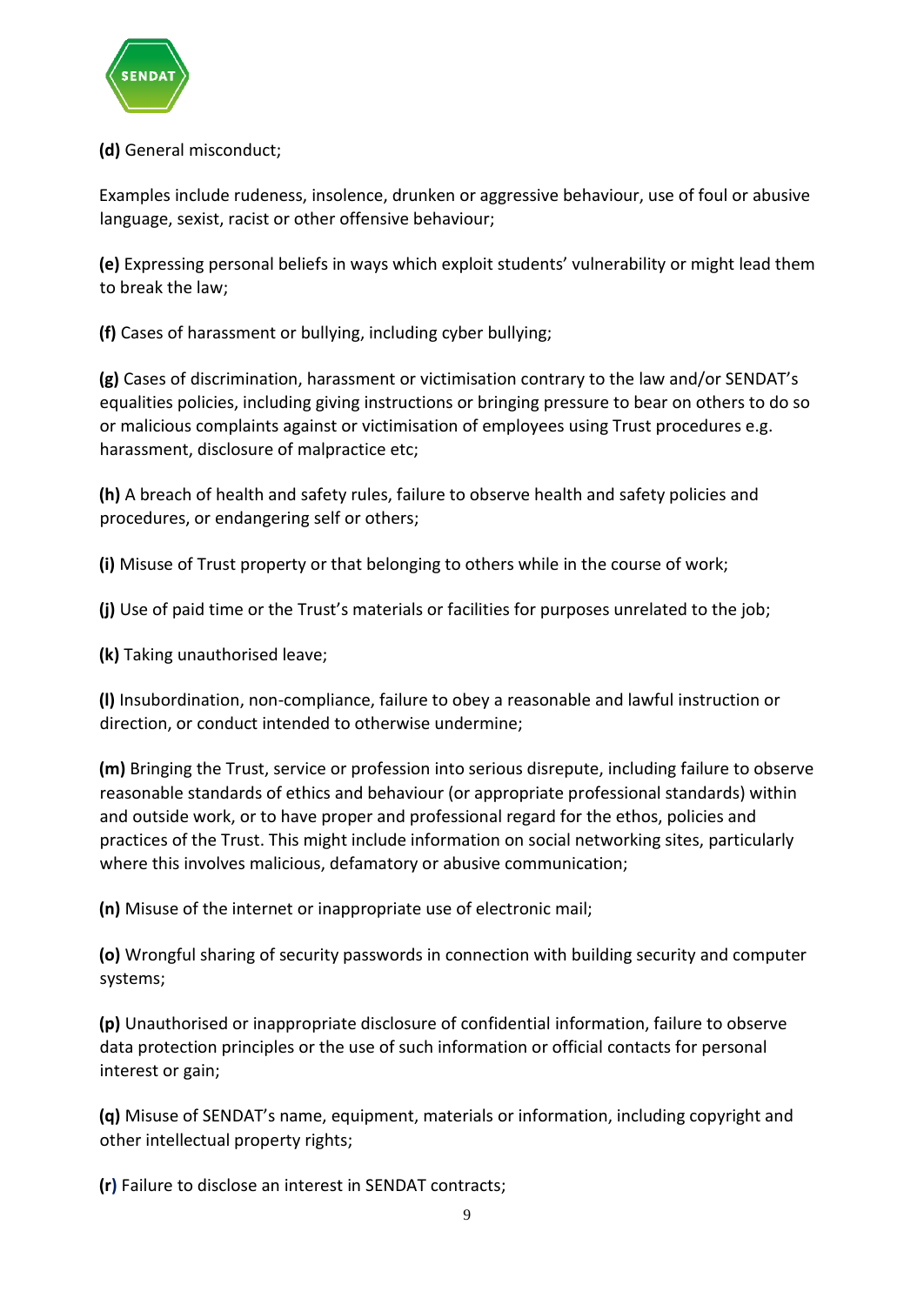

**(s)** Deliberate failure to disclose unspent criminal convictions or, in respect of employment exempt from the terms of the Rehabilitation of Offenders Act (i.e. employment with children or young people), failure to disclose any Police warning, caution, bind-over or conviction before and during relevant employment.

# **2 Potential Gross Misconduct (which may justify dismissal without notice)**

As stated above, it is not possible to specify all forms of behaviour that will result in disciplinary action. Each case must be judged in the light of the circumstances and context surrounding it. Varying circumstances may well allow different disciplinary actions or no disciplinary action at all to be taken for what are similar offences

The following examples give an indication of the Director's position as to the types of behaviour which constitute gross misconduct. The examples are not exhaustive and omissions from the list are not in themselves grounds for appeal. There is some overlap between the examples below and those listed in Schedule 1 (examples of Misconduct). This allows for appropriate consideration of the seriousness of the alleged misconduct/gross misconduct. The appearance or absence of an example in one schedule or the other should not substitute proper consideration of circumstances surrounding each case, or be in itself grounds for appeal.

In addition, employees should, so far as is reasonably practicable, be familiar with the working rules and procedures relating to their own Trust/department and their particular area of work. These rules may be in the form of codes of practice, SENDAT policies and procedures, induction material, manuals, posters, notices and periodic memoranda.

#### **Examples of potential Gross Misconduct**

**(a)** Serious professional negligence, misconduct, omission or, in certain situations failure in performance to a reasonable and acceptable standard;

**(b)** Examples include: serious breaches of safeguarding procedures; failure to report or properly comply with SENDAT procedures for reporting allegations of abuse; failure to observe proper professional boundaries in staff-pupil relationships; abuse of a position of trust; serious failure to exercise reasonable care for the safety and welfare of oneself, other employees, students, Directors, members of the public or others on Trust premises; actions causing loss, damage or injury through serious negligence; serious failure to use public funds in a proper and lawful way or observe basic 'value for money' tests;

**(c)** Threatened or actual physical assault or violence towards employees, students, Directors, or others on Trust premises or in the course of work;

- **(d)** Serious sexual misconduct;
- **(e)** Abuse against children or young people;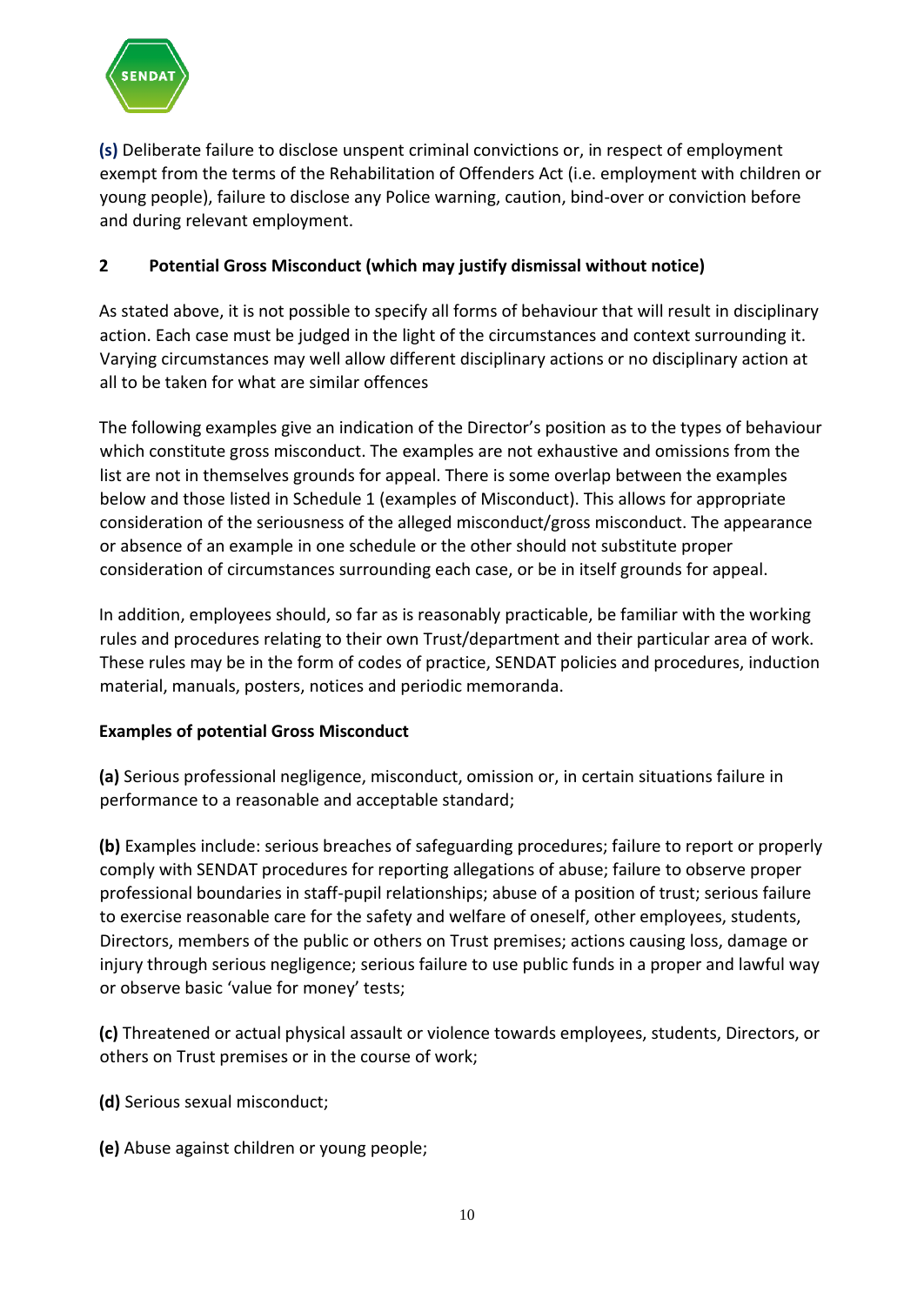

**(f)** Expressing personal beliefs in ways which exploit students' vulnerability or might lead them to break the law;

**(g)** Serious cases of harassment or bullying, including cyber bullying;

**(h)** Serious cases of discrimination, harassment or victimisation contrary to the law and/or SENDAT's equalities policies, including giving instructions or bringing pressure to bear on others to do so or malicious complaints against or victimisation of employees using Trust procedures e.g. harassment, disclosure of malpractice etc.;

**(i)** Malicious or vexatious complaints against colleagues or other members of the Trust community;

**(j)** Serious offences involving the misuse or illegal possession of drugs, and/or serious cases of being under the influence of alcohol or drugs at work;

**(k)** A serious breach of health and safety rules, failure to observe health and safety policies and procedures, or endangering self or others;

**(l)** Deliberate and serious damage or misuse of Trust's property or that belonging to others while in the course of work;

**(m)** Theft or misappropriation of cash or property belonging to the Trust, fellow employees, students and others at Trust;

**(n)** Fraud or dishonesty, including falsely reporting sickness absence, falsification of work records, timesheets, travelling and subsistence or similar claims, or serious use of paid time or the Trust's materials or facilities for purposes unrelated to the job;

**(o)** Taking significant unauthorised leave;

**(p)** Serious insubordination, non-compliance, failure to obey a reasonable and lawful instruction or direction, or conduct intended to otherwise undermine;

**(q)** Bringing the Trust, service or profession into serious disrepute, including failure to observe reasonable standards of ethics and behaviour (or appropriate professional standards) within and outside work, or to have proper and professional regard for the ethos, policies and practices of the Trust. This might include information on social networking sites, particularly where this involves malicious, defamatory or abusive communication;

**(r)** Serious misuse of the internet or inappropriate use of electronic mail, including deliberately accessing or sharing pornographic, offensive or obscene material;

**(s)** Deliberate and wrongful disclosure of security passwords in connection with building security and computer systems;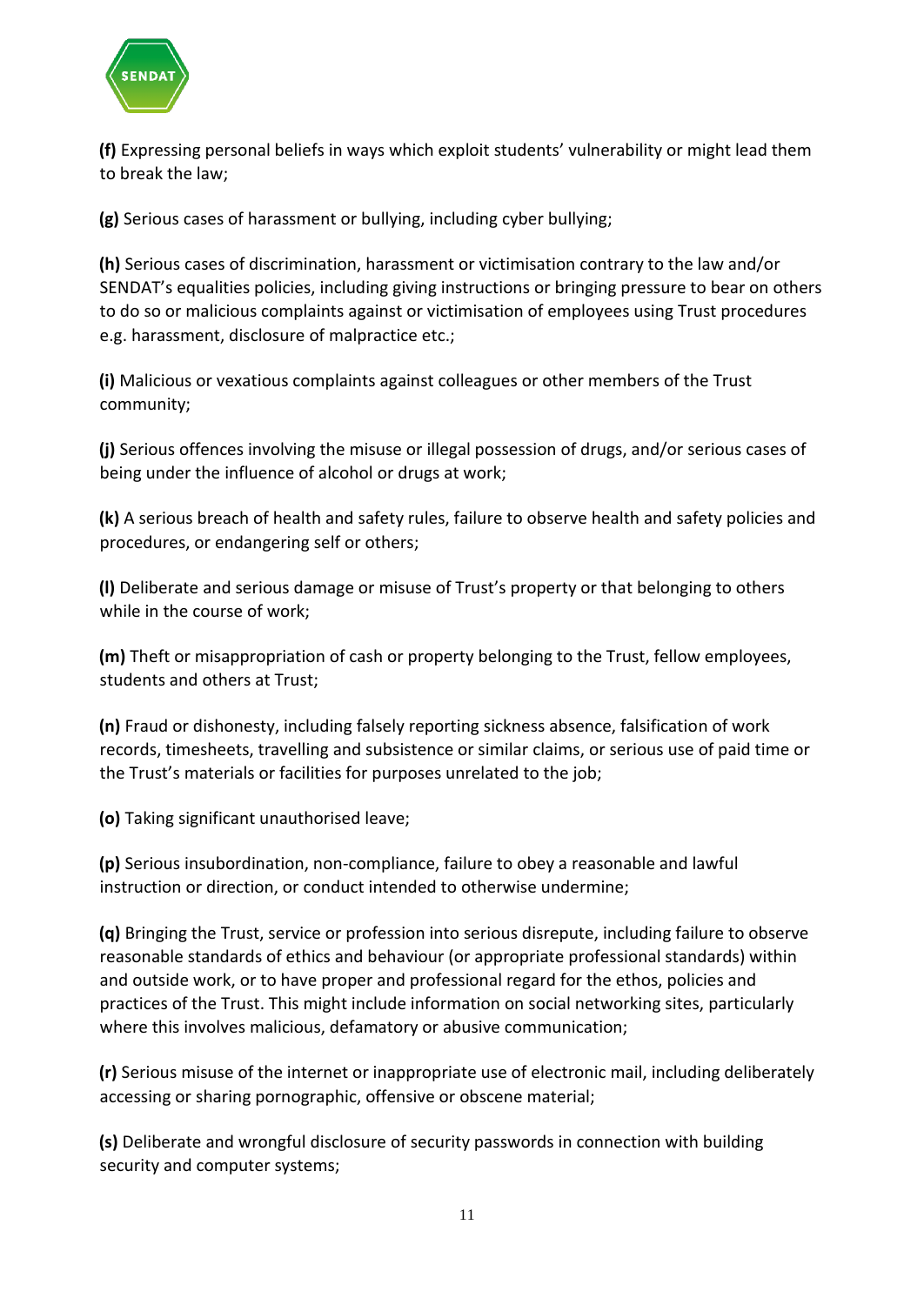

**(t)** Serious unauthorised or inappropriate disclosure of confidential information, failure to observe data protection principles or the use of such information or official contacts for personal interest or gain;

**(u)** Serious misuse of SENDAT's name, equipment, materials or information, including copyright and other intellectual property rights;

**(v)** Failure to disclose an interest in SENDAT contracts;

**(w)** False statements or failure to disclose relevant information in applications for employment, including any personal incapacity which may be incompatible with the satisfactory discharge of the duties and responsibilities of the job;

**(x)** Deliberate failure to disclose unspent criminal convictions or, in respect of employment exempt from the terms of the Rehabilitation of Offenders Act (i.e. employment with children or young people), failure to disclose any Police warning, caution, bind-over or conviction before and during relevant employment.

# **3 Some Reasons Which Might Justify Dismissal With Notice**

As distinct from gross misconduct, for which the normal sanction is dismissal without notice, dismissal will normally only take place after due warning through the disciplinary procedure. However, there are a limited number of circumstances which fall short of gross misconduct where the Directors may determine that an employee shall cease to work at SENDAT without prior warning being issued. These are circumstances where the action of the employee has broken the mutual trust and confidence necessary to sustain the employment relationship. The following is a non-exhaustive list of circumstances which may give rise to such a determination:

**(a)** Behaviour of a serious or criminal nature outside employment the nature of which makes continued employment impossible.

**(b)** Committal to prison for an offence which is of such a kind, or entails a sentence of such length, as to make continued employment impossible.

Depending on the seriousness of such matters, dismissal without notice may also be considered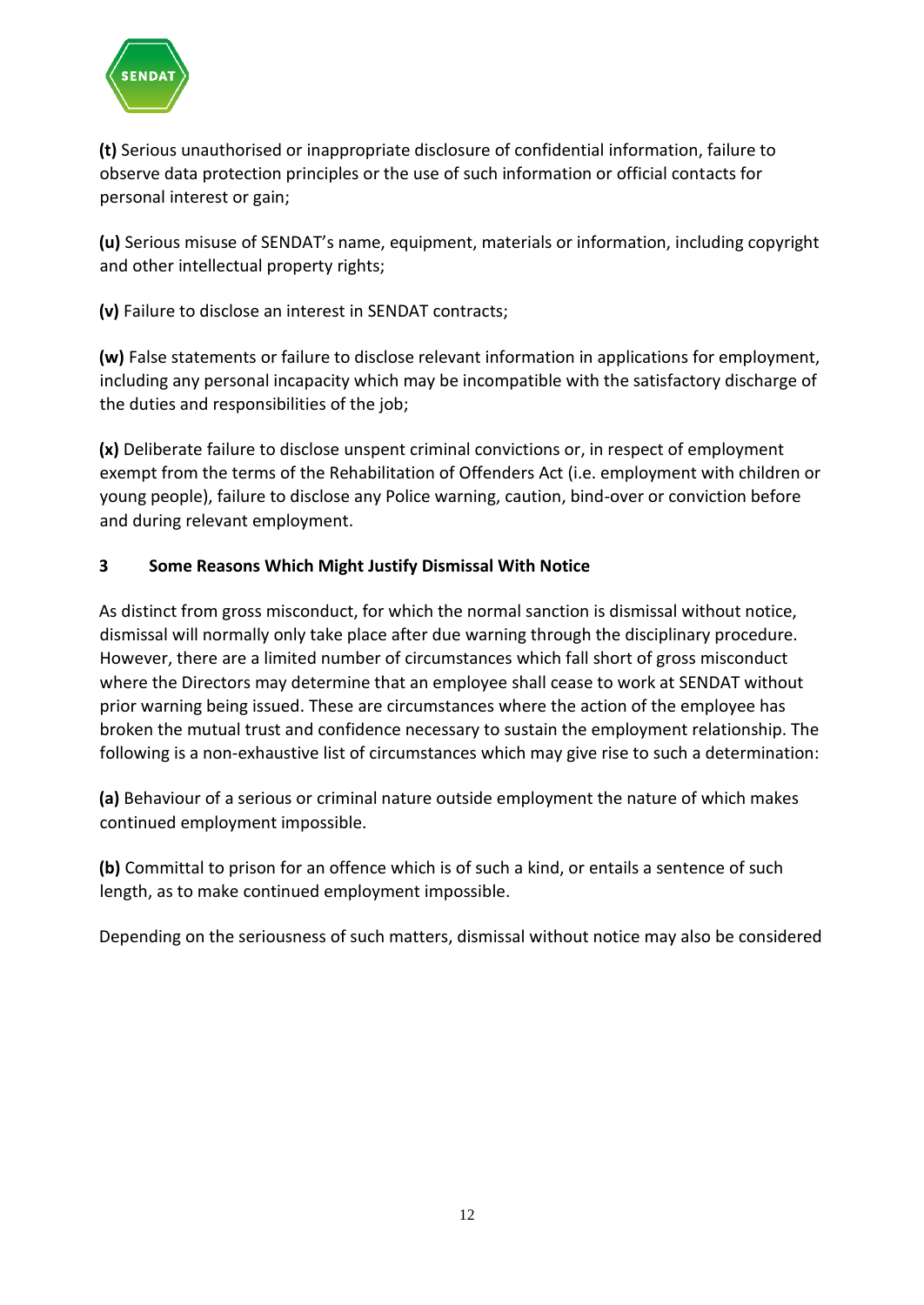

# **APPENDIX 2**

# **Procedure for a Hearing**

Hearings will be held in as informal a manner as possible and the employee will be afforded every reasonable assistance to put his or her case. The conduct of the hearing is at the discretion of the Headteacher / Head of School/AP, other member of the SENDAT TLG or hearing the case, but she or he will allow the parties every reasonable opportunity to present their case.

In the case of an appeal the order of presentation set out below would normally be reversed, with the employee as appellant presenting his or her case first. However, by prior agreement or where the appeal constitutes a re-hearing of the full case, the case against the employee may be presented first as at the initial hearing. Chairs of appeal committees hearing appeals should ensure that all parties have a common understanding and agreement on the order of presentation.

# **1. Introduction**

The Headteacher / Head of School/AP, other member of the SENDAT TLG hearing the case will ensure that those present are introduced to each other and that they are aware of the procedure to be followed.

#### **2. Presentation of the Allegations**

The person presenting the case against the employee may make an opening statement outlining the case. The person or committee hearing the case and the employee responding to it may ask questions.

She or he will then call any witnesses and ask them to give their evidence. The employee or his or her representative may then ask questions of each witness. The person or committee hearing the case may also ask questions of any witness. The person presenting the case may then re-examine the witness.

Where evidence is presented in the form of documents, the person presenting the case or an appropriate witness will explain the nature and significance of the documents.

#### **3. The Employee's Case**

The employee or his or her representative may make an opening statement. The person or committee hearing the case and the person presenting the case against the employee may ask questions.

She or he may call any further witnesses and invite them to give their evidence. The person presenting the case against the employee may ask questions of each witness after she or he has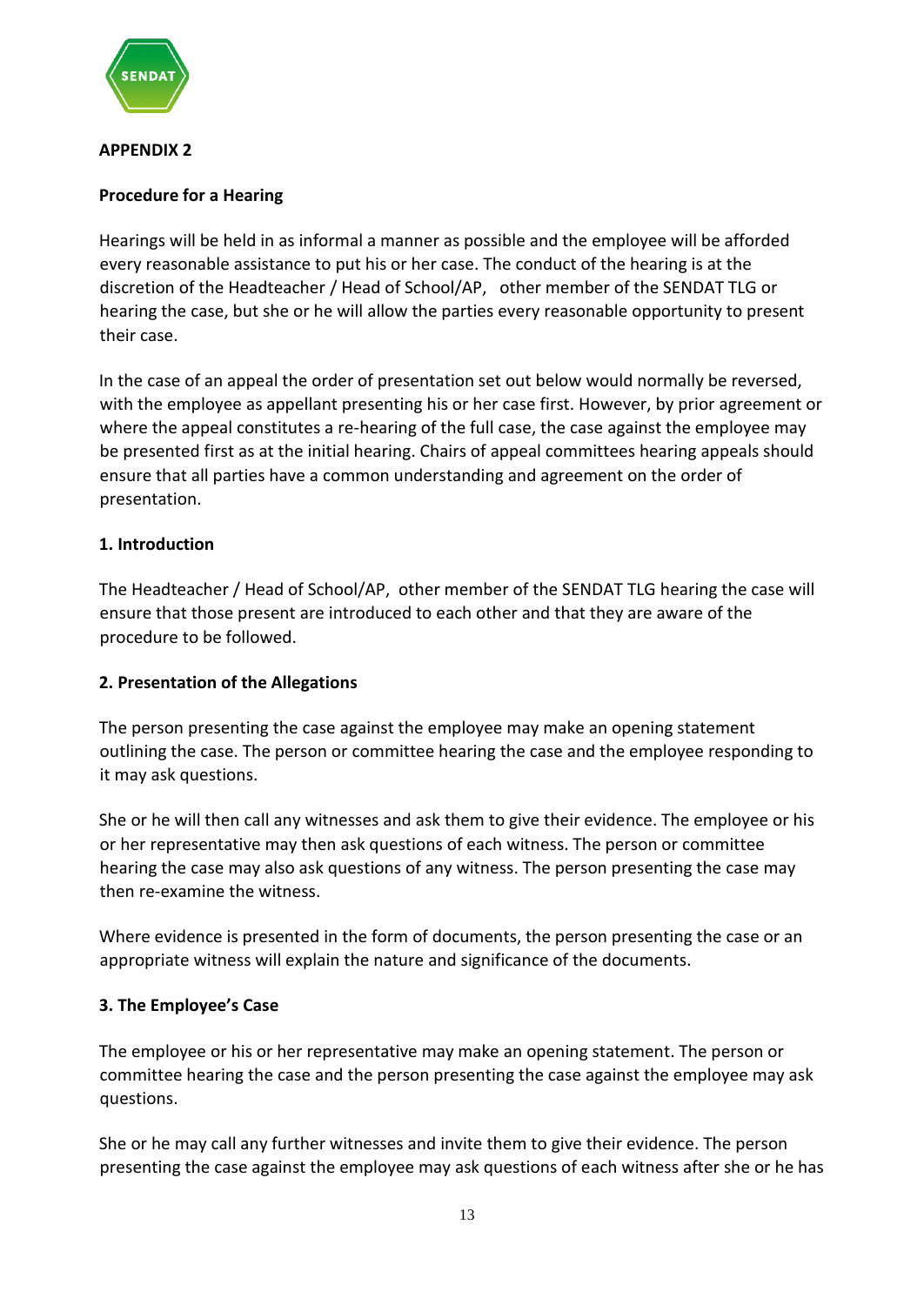

given his or her evidence. The person or committee hearing the case may then ask questions. The employee or his or her representative may re-examine the witness.

Where there is any documentary evidence, the employee or any witness on his or her behalf will explain its significance.

#### **4. Re-examination**

Both parties will be asked if they wish to re-examine any evidence. The person or committee hearing the case may also do so at its discretion.

#### **5. Final Statements**

The person presenting the case against the employee may make a final statement. The employee or his or her representative may then also make a final statement.

#### **6. Adjournment**

Either party may ask for an adjournment at any stage. The decision to adjourn is at the discretion of the Chair, who will consider a request in the light of the reason given for it.

#### **7. Consideration of the Case**

All parties will withdraw. The CEO/Headteacher or the committee will deliberate. An HR advisor may be present at these deliberations to advise on procedural matters.

If it is necessary to recall either party or any witnesses, to resolve a point of uncertainty, both parties will be invited to be present, whether or not the point of doubt concerns one party or both.

#### **8. Decision**

If possible the decision will be communicated orally to the employee after the hearing. The decision will be confirmed in writing